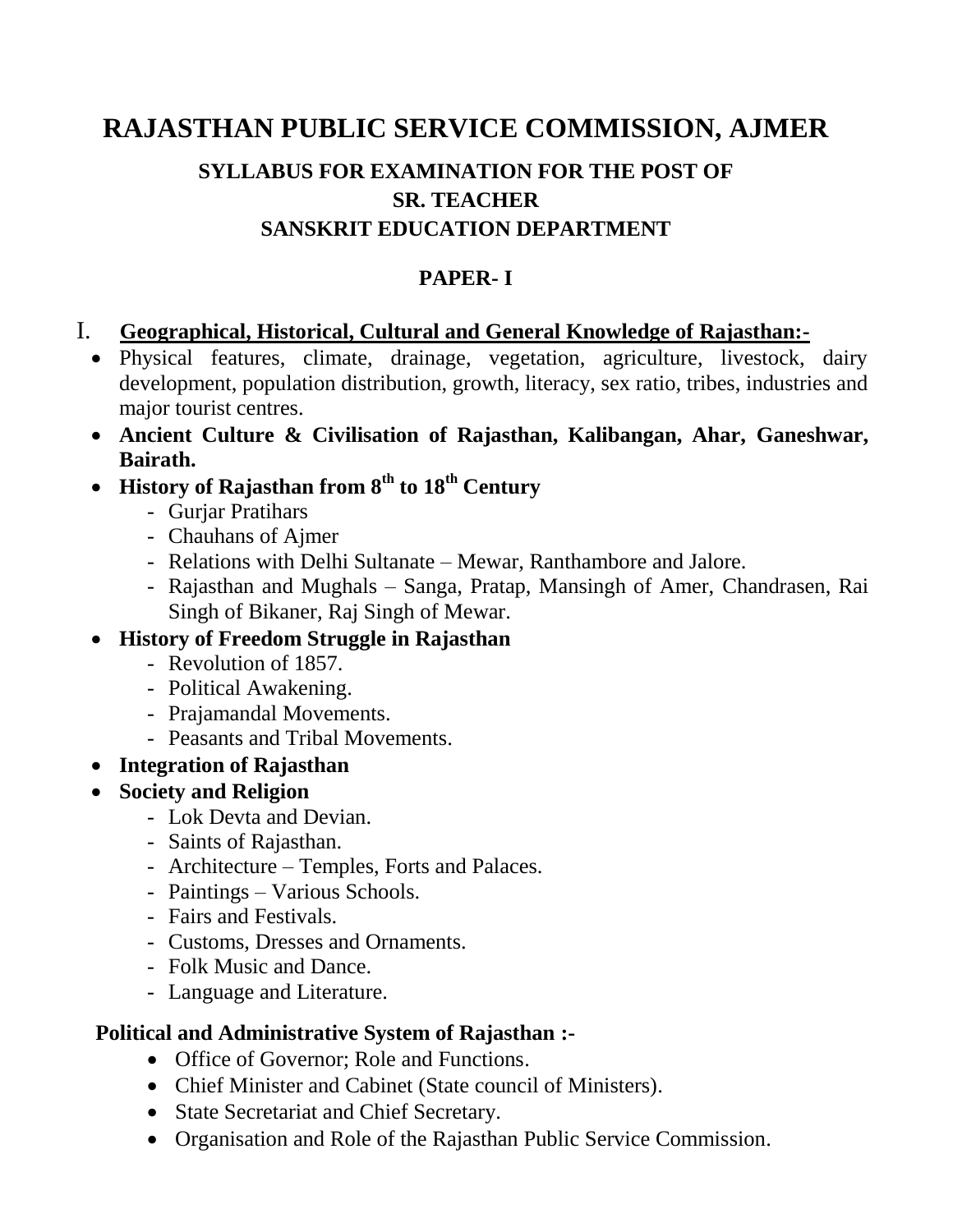- State Human Rights Commission.
- Panchayati Raj (Local Self Govt. Administration).
- State Legislative Assembly in Rajasthan.

## II. **Current Affairs of Rajasthan :-**

 Major current issues and happenings at state level related to socio-economic, political, games and sports aspects.

# III. **General Knowledge of World & India :-**

- Continents, Oceans and their characteristics, global wind system, environmental issues and strategies, globalization and its impacts, population distribution and migration.
- **India:-** Physical features, monsoonal system, drainage, vegetation and energy resources.

# **Indian Economy:-**

 Growth and Development in Agriculture, Industry and Service Sector in India. Foreign Trade of India: Trends, Composition and Direction.

# **Indian Constitution, Political System and Foreign Policy :-**

- Constitutional History of India with special reference to Government of India Acts of 1919 and 1935. Gandhi's Contribution to National Movement.
- Indian Constitution-Role of Ambedkar, making of Constitution, salient features, Fundamental Rights, Fundamental Duties, Directive Principles of State Policy.
- Offices of the Indian President and Prime Minister.
- Political Parties and Pressure Groups.
- Principles of India's Foreign Policy and Nehru's contribution in its making.
- India and U.N.O., emerging trends in International Politics with special reference to Globalization.

# IV. **Educational Psychology :–**

- **Educational Psychology**  its meaning, scope and implications for teacher in classroom situations.
- **Development of Learner**  concept of growth and development, physical, emotional, cognitive, moral and social development.
- **Learning**  its meaning and types, different theories of learning and implications for a teacher, transfer of learning, factors affecting learning, constructivist learning.
- **Personality**  meaning, theories and measurement, adjustment and its mechanism, maladjustment.
- **Intelligence and Creativity**  meaning, theories and measurement, role in learning, emotional intelligence- concept and practices.